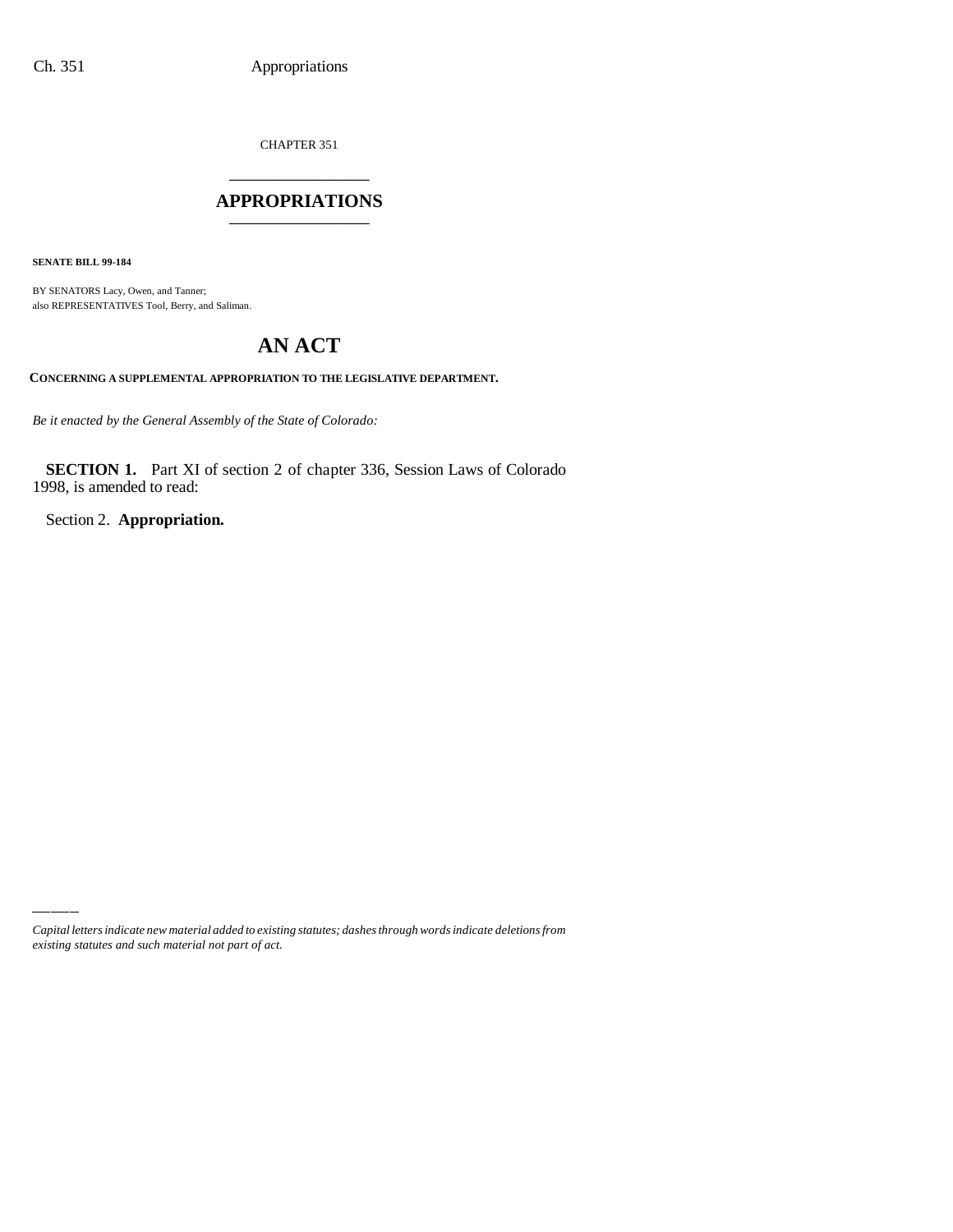## Ch. 351 Appropriations

|                                                         |                                      |              |                               |                                                | APPROPRIATION FROM   |                                              |                                |
|---------------------------------------------------------|--------------------------------------|--------------|-------------------------------|------------------------------------------------|----------------------|----------------------------------------------|--------------------------------|
|                                                         | <b>ITEM &amp;</b><br><b>SUBTOTAL</b> | <b>TOTAL</b> | <b>GENERAL</b><br><b>FUND</b> | <b>GENERAL</b><br><b>FUND</b><br><b>EXEMPT</b> | CASH<br><b>FUNDS</b> | <b>CASH</b><br><b>FUNDS</b><br><b>EXEMPT</b> | <b>FEDERAL</b><br><b>FUNDS</b> |
|                                                         | \$<br>\$                             |              | \$                            | \$                                             | \$                   | $\$$                                         | \$                             |
|                                                         |                                      |              | <b>PART XI</b>                |                                                |                      |                                              |                                |
|                                                         |                                      |              | <b>LEGISLATIVE DEPARTMENT</b> |                                                |                      |                                              |                                |
| (1) LEGISLATIVE COUNCIL                                 |                                      |              |                               |                                                |                      |                                              |                                |
| Property Tax Study pursuant<br>to Section 39-1-104(16), |                                      |              |                               |                                                |                      |                                              |                                |
| C.R.S.                                                  | 825,000                              |              |                               |                                                |                      |                                              |                                |
| <b>Ballot Analysis</b>                                  | 910,000                              |              |                               |                                                |                      |                                              |                                |
|                                                         |                                      | 1,735,000    | 1,735,000                     |                                                |                      |                                              |                                |
| (2) GENERAL ASSEMBLY                                    |                                      |              |                               |                                                |                      |                                              |                                |
| <b>Salary Survey</b>                                    | 421,339                              |              |                               |                                                |                      |                                              |                                |
| Workers' Compensation                                   | 5,400                                |              |                               |                                                |                      |                                              |                                |
| Legal Services for 188 hours                            | 9,233                                |              |                               |                                                |                      |                                              |                                |
| Purchase of Services from                               |                                      |              |                               |                                                |                      |                                              |                                |
| Computer Center                                         | 64,484                               |              |                               |                                                |                      |                                              |                                |
| Payment to Risk Management                              |                                      |              |                               |                                                |                      |                                              |                                |
| and Property Funds                                      | 2,520                                |              |                               |                                                |                      |                                              |                                |
|                                                         | 1,400                                |              |                               |                                                |                      |                                              |                                |
| Capitol Complex Leased Space                            | 827,810                              |              |                               |                                                |                      |                                              |                                |